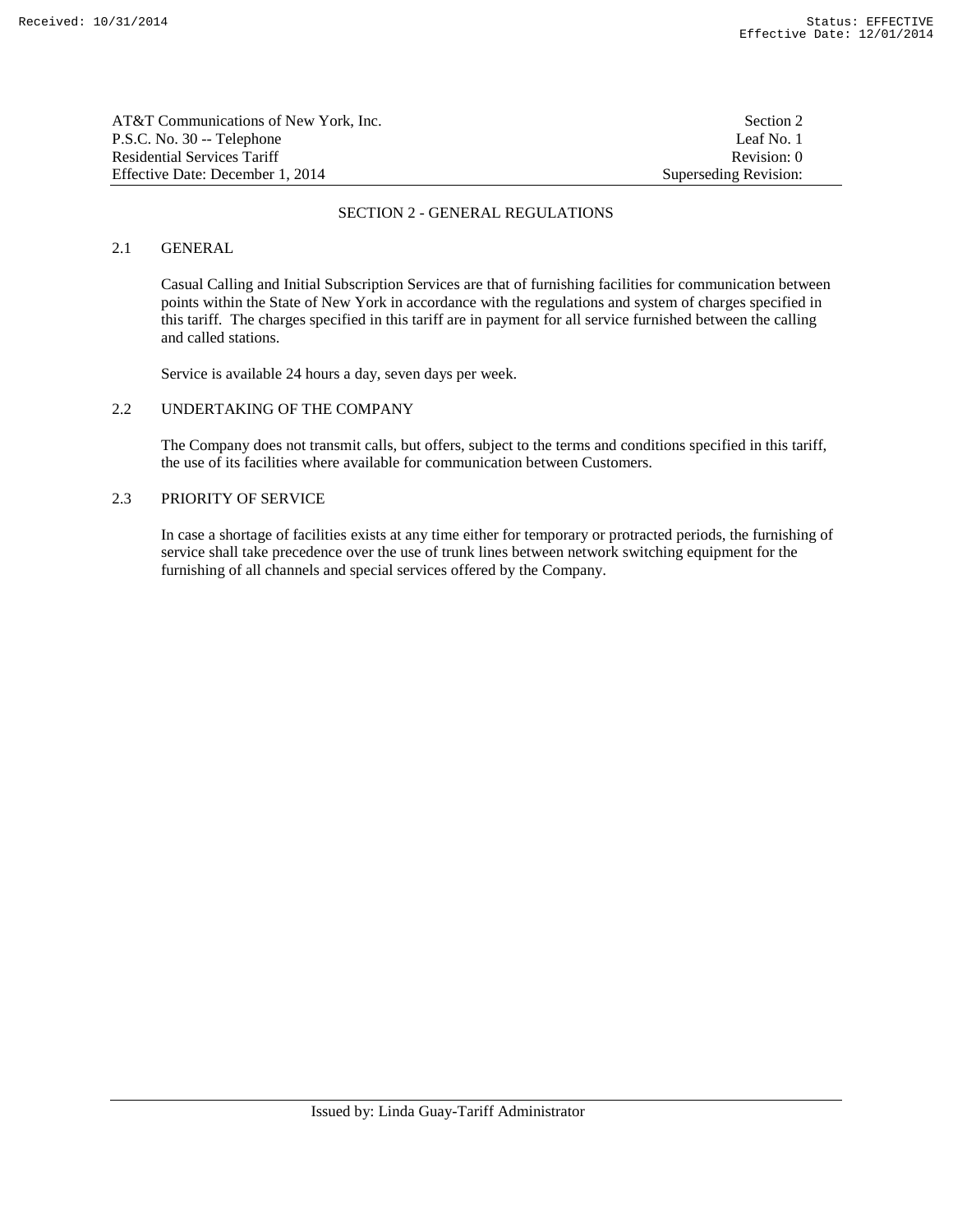| AT&T Communications of New York, Inc. | Section 2             |
|---------------------------------------|-----------------------|
| P.S.C. No. 30 -- Telephone            | Leaf No. 2            |
| Residential Services Tariff           | Revision: 0           |
| Effective Date: December 1, 2014      | Superseding Revision: |

# 2.4 LIABILITY OF THE COMPANY

 The liability of the Company for damages arising out of mistakes, omissions, interruptions, delays, or errors or defects in transmission, or failures or defects in the Company's equipment occurring in the course of furnishing service or other facilities and not caused by the negligence of the Customer, or of the Company in failing to maintain proper standards of maintenance and operation and to exercise reasonable supervision, shall in no event exceed an amount equivalent to the proportionate charge to the Customer for the period of service during which such mistake, omission, interruption, delay, or error or defect in transmission, or failure or defect in the Company's equipment occurs. Adjustments within the limits provided herein may be made by direct payment to the Customer or by credit to the Customer's account.

 The Company shall not be liable for damages arising out of failure or malfunctions of any Customerprovided facilities which are interconnected with the Company's facilities.

 When the lines of other companies are used in establishing connections to points not reached by the Company's lines, the Company is not liable for any act or omission of the other company or companies.

 The Company is not liable for any defacement of or damage to the premise of a Customer resulting from the attachment of the Company's equipment, cable and associated wiring on such premise or by the installation or removal thereof, when such defacement or damage is not the result of negligence of the Company.

 The Company shall not be liable for any delay or failure of performance or equipment due to causes beyond its control, including but not limited to: acts of God, fire, flood, explosion or other catastrophes; any law, order, regulation, direction, action, or request of the United States Government, or of any other government, including state and local governments having or claiming jurisdiction over the Company, or of any department, agency, commission, bureau, corporation, or other instrumentality of any one or more of these federal, state, or local governments, or of any civil or military authority; national emergencies; insurrections; riots; wars; unavailability of rights-of-way or materials; or strikes, lock-outs, work stoppages, or other labor difficulties.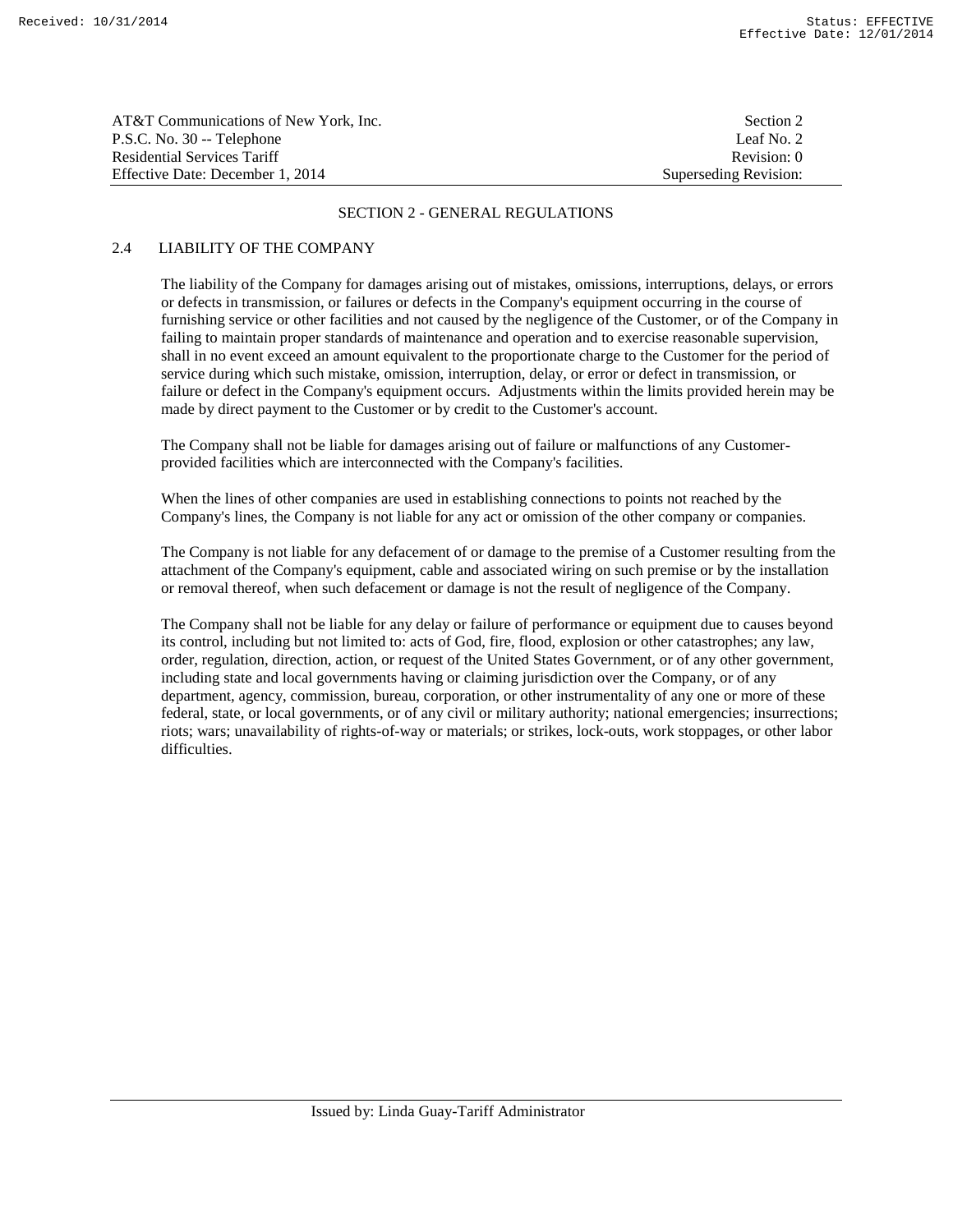| AT&T Communications of New York, Inc. | Section 2             |
|---------------------------------------|-----------------------|
| P.S.C. No. 30 -- Telephone            | Leaf No. 3            |
| <b>Residential Services Tariff</b>    | Revision: 0           |
| Effective Date: December 1, 2014      | Superseding Revision: |

# 2.5 LIABILITY OF THE CUSTOMER

 The Customer indemnifies and saves the Company harmless from any and all claims; for infringement of patents arising from combining with, or using in connection with, facilities of the Company, apparatus or systems of the Customer; arising out of or in connection with the failure or malfunction of any Customerprovided facilities which are interconnected with the Company's facilities; or arising out of any act of omission of the Customer in connection with facilities provided by the Customer or by the Company.

 The Customer indemnifies and saves the Company harmless from any and all claims; for injury to any person or property caused by Company facilities on Customer's premise when the Customer has altered their premise, thereby causing Company facilities to pose a danger to persons there, and has failed to inform the Company of that danger and to take such steps as would remove that danger.

## 2.6 USE

2.6.1 Use of Service

 Service is provided for use by the Customer and may be used by others, when so authorized by the Customer, provided that all such usage shall be subject to the provisions of this tariff.

2.6.2 Use of Service for Unlawful Purposes

 Service is furnished subject to the condition that it will not be used for an unlawful purpose. Service will not be furnished if any law enforcement agency, acting within its jurisdiction, advises that such service is being used or will be used in violation of the law, or if the Company receives other evidence that such service is being or will be so used.

2.6.3 Use of Service with Terminal Equipment

 Terminal equipment and communications systems may be connected to Casual Calling/Initial Subscription Services of the Company.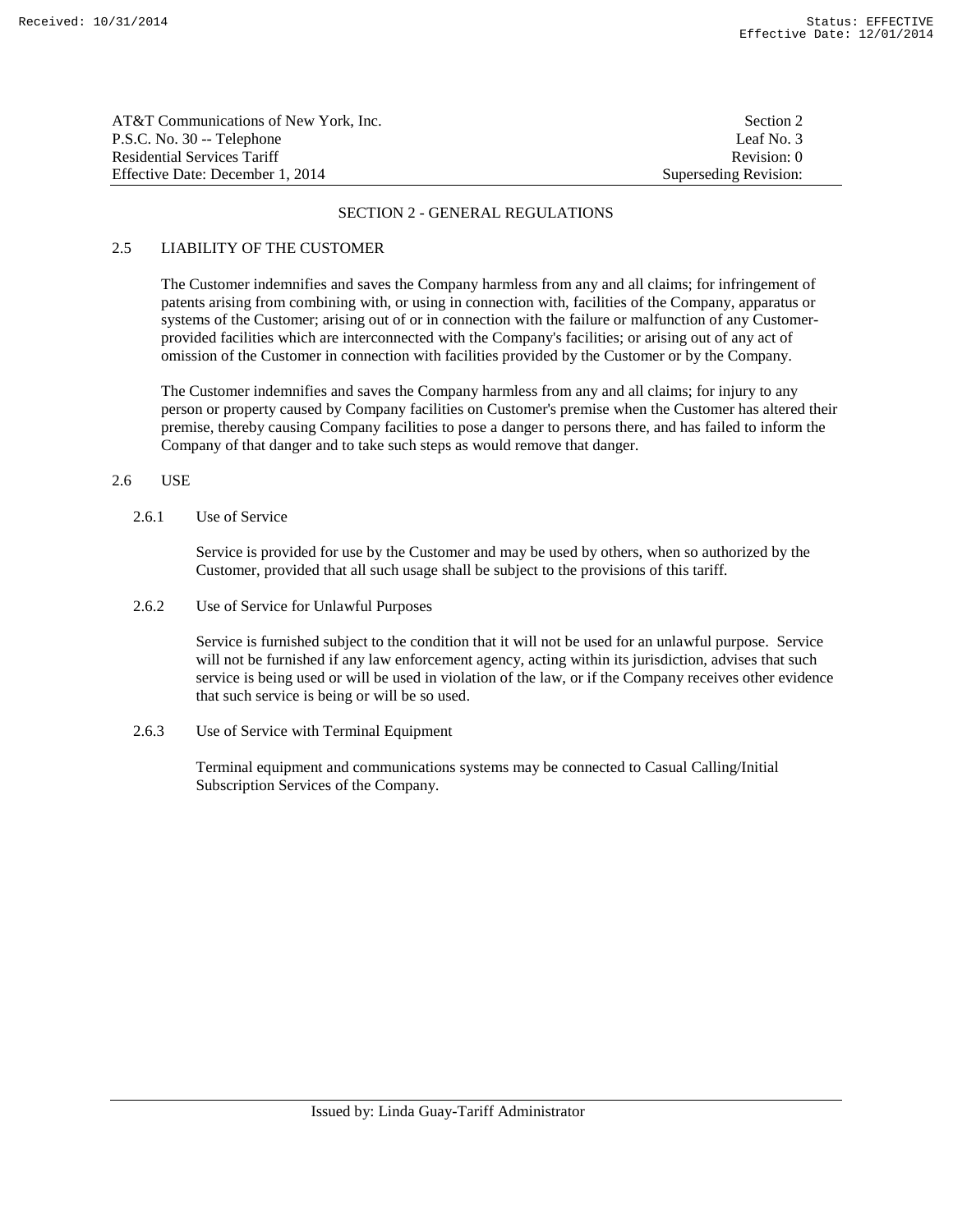| AT&T Communications of New York, Inc. | Section 2             |
|---------------------------------------|-----------------------|
| P.S.C. No. 30 -- Telephone            | Leaf No. 4            |
| <b>Residential Services Tariff</b>    | Revision: 0           |
| Effective Date: December 1, 2014      | Superseding Revision: |

# 2.7 SUSPENSION, TERMINATION OR REFUSAL OF SERVICE

 In the event of the abandonment of the service, the nonpayment of any sum due, the failure to make a deposit as security for the payment of future bills for service when required, or any other violation by the Customer of the terms and conditions under which service is furnished, the Company may, by notice in writing to the Customer, suspend the service until all charges applicable to the time of the restoration of service, including the regular monthly price for the service during the period of partial or complete suspension for the nonpayment, and including any taxes which are imposed on the Customer and are required to be paid or prepaid by the Company, have been paid and all violations have ceased, or the Company may terminate the service without suspension of service or following suspension, and sever the connection.

 The Company may also terminate without advance notice any service which is used in such a manner as to interfere unreasonably with or impair the use of service rendered to one or more other Customers or that is used for any purpose other than as a means of communication. Following such termination the Company will immediately notify the Customer thereof.

 The Company reserves the right to discontinue or refuse service because of abuse or fraudulent use of service. Abuse or fraudulent use of service includes:

- the use of service or facilities of the Company to transmit a call or to locate a person or otherwise to give or obtain information, without payment of the applicable charge;
- the obtaining, or attempting to obtain, or assisting another to obtain or to attempt to obtain, service by rearranging, tampering with, or making connection with any facilities of the Company, or by a trick, scheme, false representation, or false credit device, or by or through any other fraudulent means or device whatsoever, with intent to avoid the payment, in whole or in part, of the regular charge for such service;
- the use of service or facilities of the Company for a call or calls, anonymous or otherwise, in a manner reasonably to be expected to frighten, abuse, torment, or harass another;
- the use of profane or obscene language;
- any violation of any of the rules, regulations, or conditions under which service is furnished.

 The Company reserves the right to refuse service to any applicant who is found to be indebted to the Company for service previously furnished until satisfactory arrangements have been made for the payment of all such indebtedness. The Company may also refuse to furnish service to any applicant desiring to establish service for former subscribers of the Company who are indebted for previous service until satisfactory arrangements have been made for the payment of the prior indebtedness. If service is established and it is subsequently determined that either condition above exists, the Company may suspend or terminate such service until satisfactory arrangements have been made for the payment of the prior indebtedness.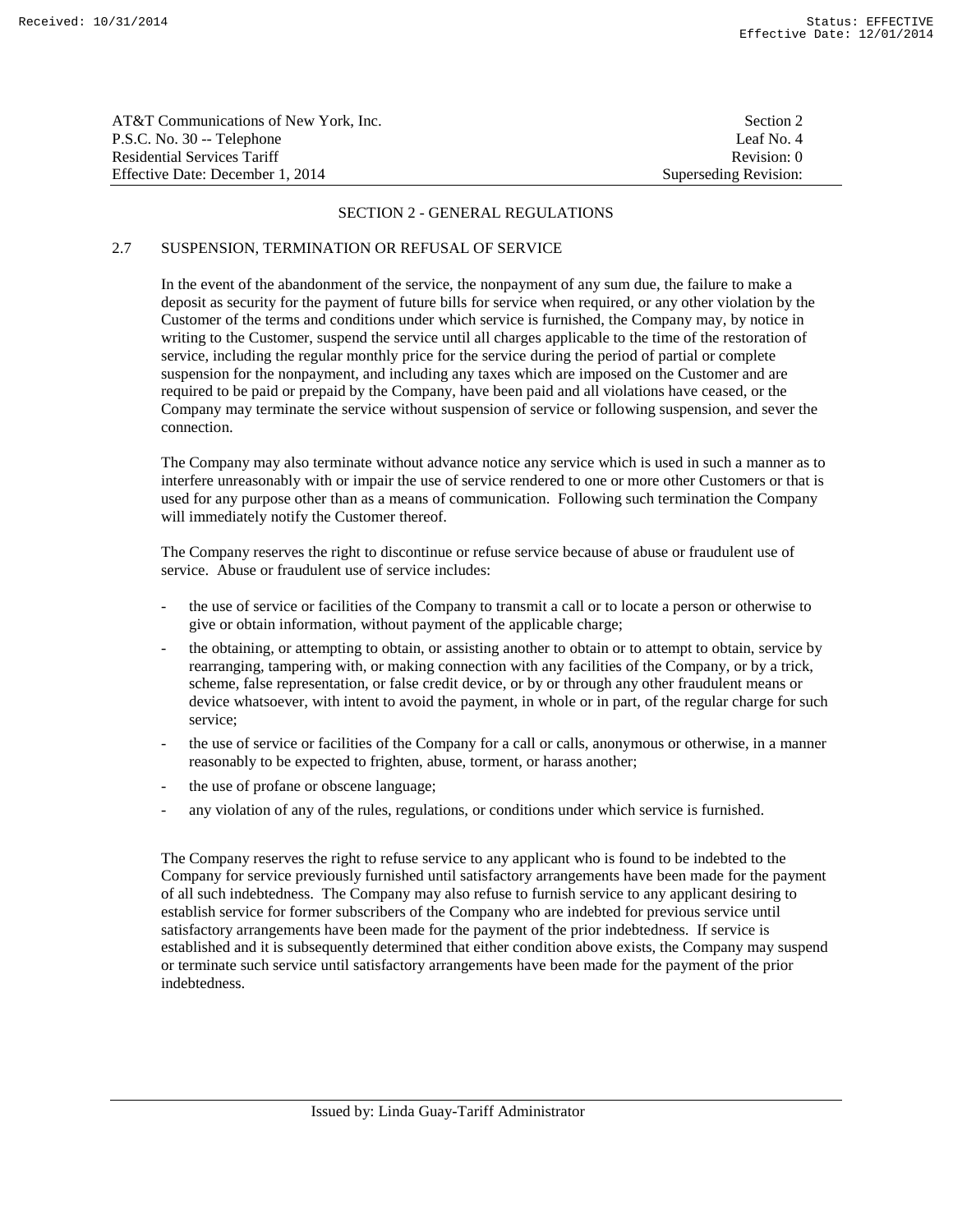| AT&T Communications of New York, Inc. | Section 2             |
|---------------------------------------|-----------------------|
| P.S.C. No. 30 -- Telephone            | Leaf No. 5            |
| Residential Services Tariff           | Revision: 0           |
| Effective Date: December 1, 2014      | Superseding Revision: |

## 2.8 CASUAL USAGE

 The Company may limit a residential Customer's toll usage in order to protect the Company from potential non-payment by non-subscribers utilizing AT&T's network. In the event access is restricted, Customers attempting to access the Company's network will be automatically routed to either a recorded announcement or a service representative for information regarding service restoral.

### 2.9 PROVISION OF FACILITIES

 All facilities necessary for the provision of a given service are furnished by the Company and, unless specifically authorized in other sections of this tariff or by executed contracts, facilities not furnished by the Company shall be prohibited from being connected with, attached to, or used in connection with any facilities furnished by the Company.

 This regulation will permit a Customer to use devices which serve the Customer's convenience in his use of the facilities of the Company in the service for which they are furnished under this tariff, provided any such device so used would not endanger the safety of Company employees or the public; damage, require change in or alteration of, or involve direct electrical connection to, the facilities of the Company; or interfere with the proper functioning of such facilities or otherwise injure the public in its use of the Company's services. When Customer equipment is connected to Casual Calling/Initial Subscription Services it must comply with Part 68 of the F.C.C.'s Rules and Regulations, 47 C.F.R. Part 68 (commonly known as the F.C.C.'s Registration Program).

 The Company reserves the right to determine the type of facilities to be provided in the furnishing of the type of service requested by the Customer.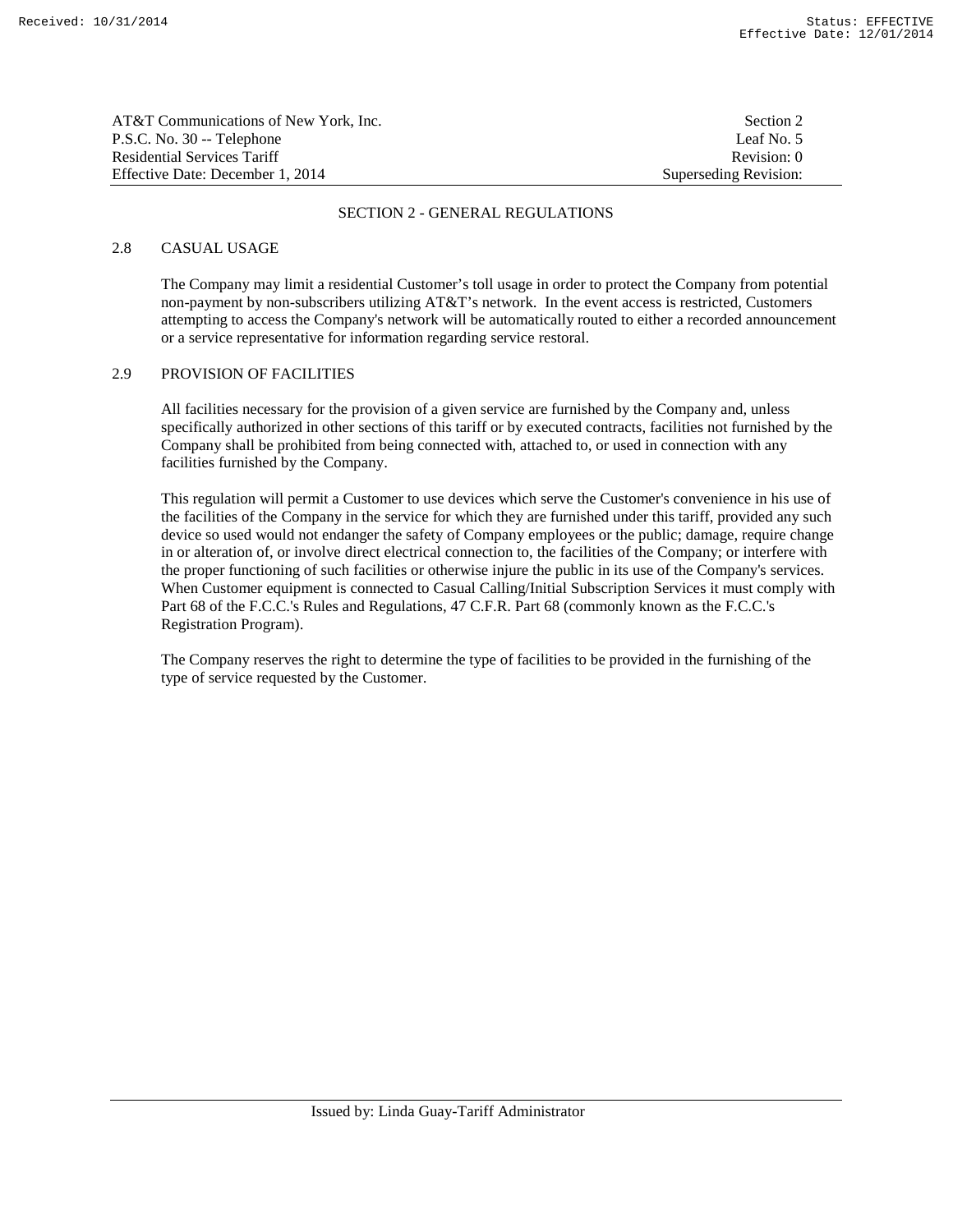| AT&T Communications of New York, Inc. | Section 2             |
|---------------------------------------|-----------------------|
| P.S.C. No. 30 -- Telephone            | Leaf No. 6            |
| Residential Services Tariff           | Revision: 0           |
| Effective Date: December 1, 2014      | Superseding Revision: |

# 2.10 INSTALLATION, RELOCATION, MAINTENANCE AND REPAIRS

 Except as otherwise noted in this tariff, all wiring and facilities provided by the Company must be installed, relocated, maintained and repaired by the Company. However, the Company reserves the right to require the Customer to install and maintain, in accordance with the Company's specifications, facilities furnished by the Company located in places where installation and maintenance by the employees of the Company would involve unusual hazard to them.

 The Customer shall be responsible for payment of the cost of replacing damaged, destroyed or lost property of the Company caused by the negligence or willful act of the Customer or by the location of the facilities to meet the Customer's requirements at points involving unusual hazard to such facilities. The Customer may not rearrange, disconnect, remove or attempt to repair or permit others to rearrange, disconnect, remove or attempt to repair any facilities installed by the Company except upon the written consent of the Company or unless specifically authorized in other sections of this tariff.

 If extraneous electrical impulses and/or other interference are present at the Customer's premise and require Company facilities to be modified, such modification shall be performed by the Company and the cost thereof shall be borne by the Customer. If modification of Customer-provided facilities is required, the Customer shall perform the modification and bear the cost.

# 2.11 ACCESS TO PREMISES OF CUSTOMER

 The agents and employees of the Company shall have the right to enter the premise of a Customer at any reasonable hour for the purpose of installing, inspecting or repairing facilities of the Company or upon termination of the service, for the purpose of removing such facilities.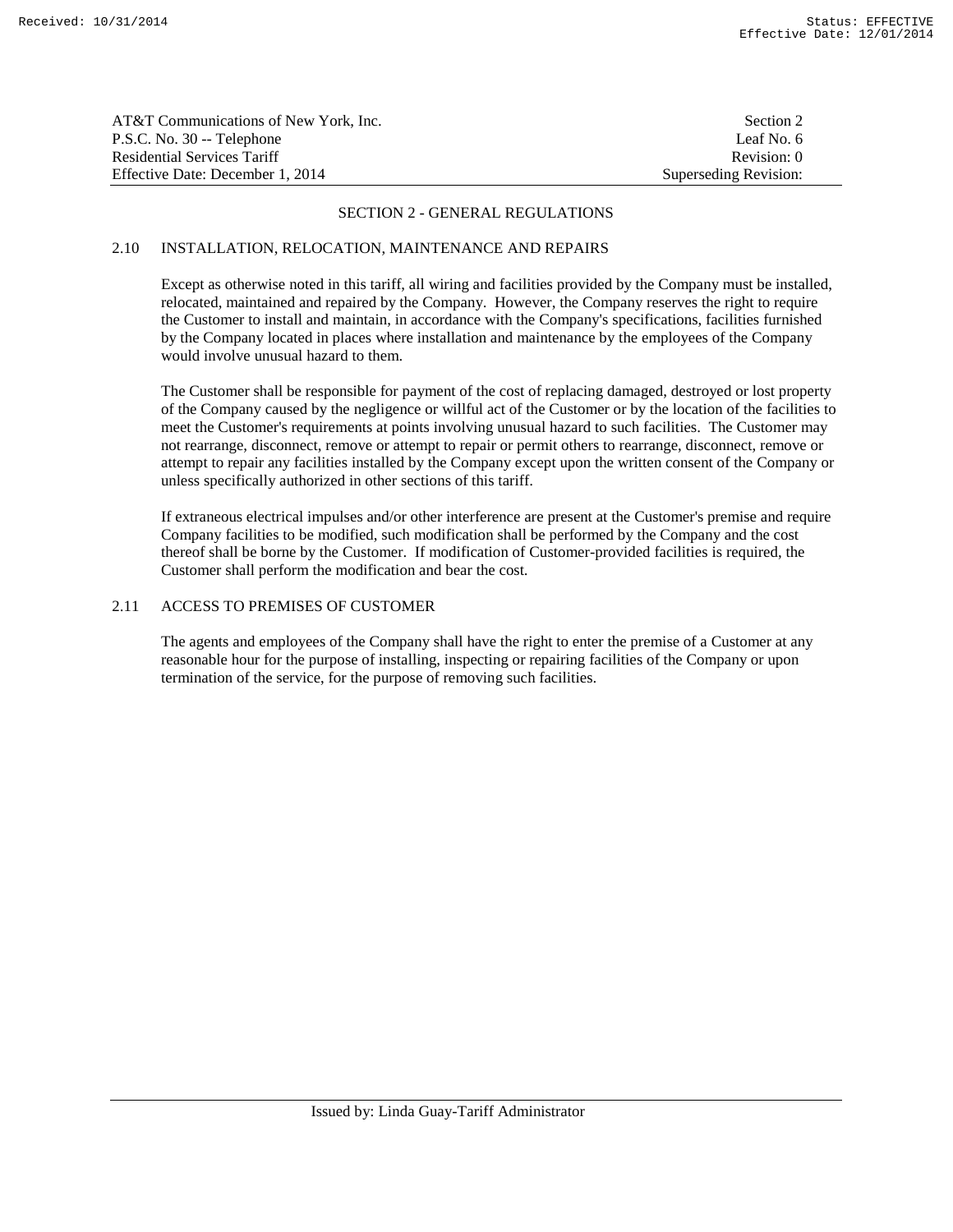| AT&T Communications of New York, Inc. | Section 2             |
|---------------------------------------|-----------------------|
| P.S.C. No. 30 -- Telephone            | Leaf No. 7            |
| Residential Services Tariff           | Revision: 0           |
| Effective Date: December 1. 2014      | Superseding Revision: |

# 2.12 PAYMENTS AND CHARGES

### 2.12.1 Payment for Service

 Applicants for service are required to pay installation charges and construction charges, wherever such charges are applicable, in advance of the establishment of service. Nonrecurring charges are payable when service is established. Customers whose service has been suspended for failure to comply with tariff provisions are required to pay all outstanding charges up to the time of restoration of service before service is re-established.

 Service is provided and billed on the basis of a minimum period of at least one month. AT&T may bill Customers on other than a monthly basis unless a Customer billed in such a manner requests monthly billing. Charges for toll calls are billed after the service has been rendered and are payable upon request.

The Customer assumes responsibility for the following:

- charges for calls sent from and charged to the Customer's service;
- charges for calls received at the Customer's service location on which the charges are reversed with the prior consent of any person answering the call;
- charges for calls placed between two services other than the Customer's and billed to him/her with the prior consent of any person at the Customer's service location;
- charges for calls charged to the Customer's special billing number or calling card number by him/her or by any person with the Customer's knowledge, consent or acquiescence.

In all other cases the responsibility for all charges is that of the party who originates the call.

 If objection in writing is not received by the Company within thirty days after a statement of account is rendered, such statement shall be deemed to be correct and binding upon the Customer.

 The Customer is responsible for payment of all charges for services and facilities, including charges for calls originated from or accepted at the Customer's station and for charges billed the Customer for calling card calls. All bills are due when rendered. Nonpayment of charges for services may result in the suspension or termination of any and all of the Non-Local services furnished the Customer.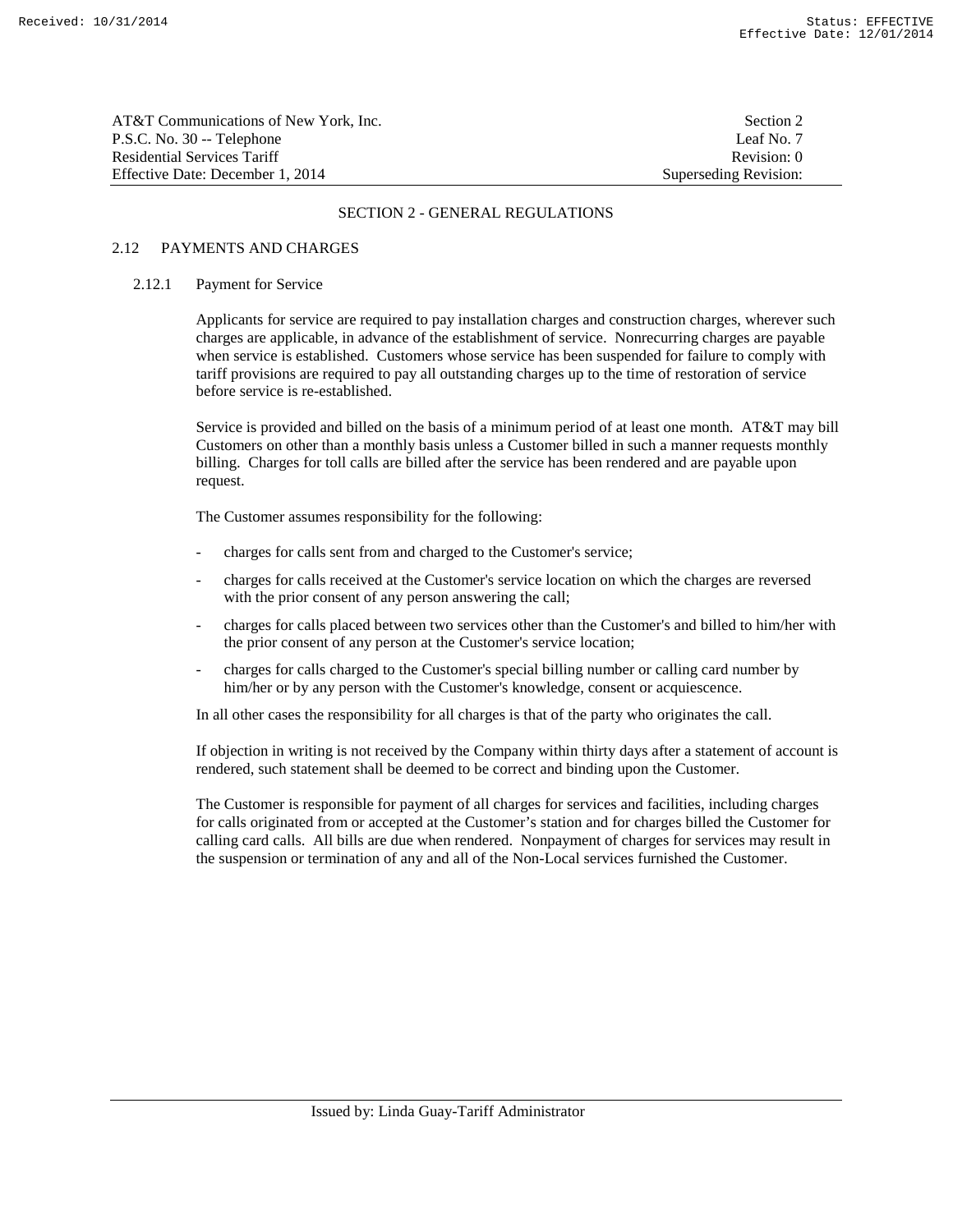| AT&T Communications of New York. Inc. | Section 2             |
|---------------------------------------|-----------------------|
| P.S.C. No. 30 -- Telephone            | Leaf No. 8            |
| Residential Services Tariff           | Revision: 0           |
| Effective Date: December 1, 2014      | Superseding Revision: |

## 2.12 PAYMENTS AND CHARGES (continued)

# 2.12.2 Credit Limits

 AT&T may establish credit limits for new and existing Customers based on the Customer's payment history. Any Customer may receive a lower credit limit upon request. Customers will be notified of their initial credit limit amount and subsequent credit limit changes through notices mailed to the Customer. In the event that the established credit limit is exceeded on an account, access to AT&T's long distance services will be restricted where facilities are available. Access to local calling, 800, 888 will not be affected by this restriction. Customers attempting to access restricted services will be automatically routed to a service representative for information regarding service restoral.

 In the event a Customer has not reached their initially established credit limit, but has become delinquent in their payments, AT&T may place a restriction on continued use of AT&T long distance services until the Customer is able to make satisfactory arrangements with the Company. This restriction may be set lower than the Customer's initial credit limit due to their delinquent status. Access to local calling, 800, and 888 will not be affected by this restriction. In the event that access is restricted due to payment delinquencies, Customers attempting to access the restricted services will be automatically routed to either a recorded announcement or a service representative for information regarding service restoral.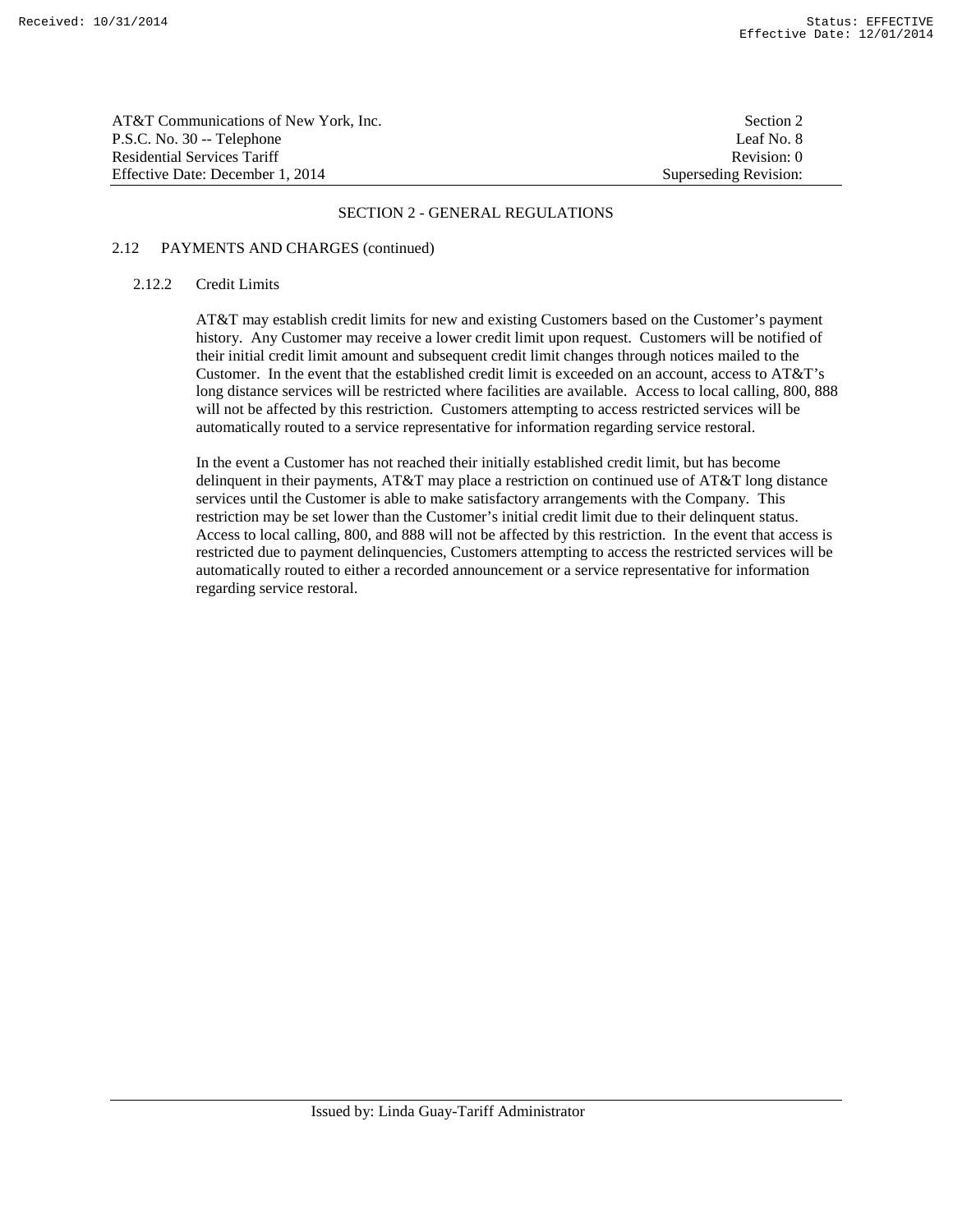| AT&T Communications of New York. Inc. | Section 2             |
|---------------------------------------|-----------------------|
| P.S.C. No. 30 -- Telephone            | Leaf No. 9            |
| Residential Services Tariff           | Revision: 0           |
| Effective Date: December 1, 2014      | Superseding Revision: |

# 2.12 PAYMENTS AND CHARGES (continued)

### 2.12.3 Deposits

 Subject to the special provisions for Residential Customers, set forth below, any Applicant or Subscriber, whose financial responsibility is not established to the satisfaction of the Company, may be required to deposit a sum up to an amount equal to the total of the estimated charges for two months for the facilities and service. The fact that a deposit has been made shall in no way relieve the Applicant or Subscriber from complying with the Tariff regulations for advance payments and for the prompt payment of bills on presentation.

Each Applicant or Subscriber from whom a deposit is collected shall be given a certificate of deposit and a circular containing the terms and conditions applicable to deposits, in accordance with Part 633 of the Rules and Regulations of the Public Service Commission pertaining to Subscriber deposits. Either a new Customer or an existing Customer may be required to make a deposit. The need for a deposit is based on a new Customer's ability to establish satisfactory credit and on an existing Customer's payment history with the Company.

- A. Special provisions for Residential Customers:
	- 1. Deposits from existing Customers. Except as provided in (4) following, the company may require a deposit from a Residential Customer if the Customer is delinquent in payment, or if the Customer's service has been terminated for nonpayment once within the preceding six month period. "Delinquent in payment" means that a Customer has received two consecutive telephone bills without making payment of one-half of the total of the two bills. (A Customer is not considered delinquent, however, if an amount in dispute is not paid before the dispute is resolved.)

 An existing residential Customer is any applicant for service who was a Customer of the same telephone corporation within twelve months of making the request, provided that prior service was not terminated for nonpayment, unless service is requested within 10 days of such termination for nonpayment. Applicants for residential service or existing residential Customers are permitted to pay deposits in installments over a period not to exceed 12 months.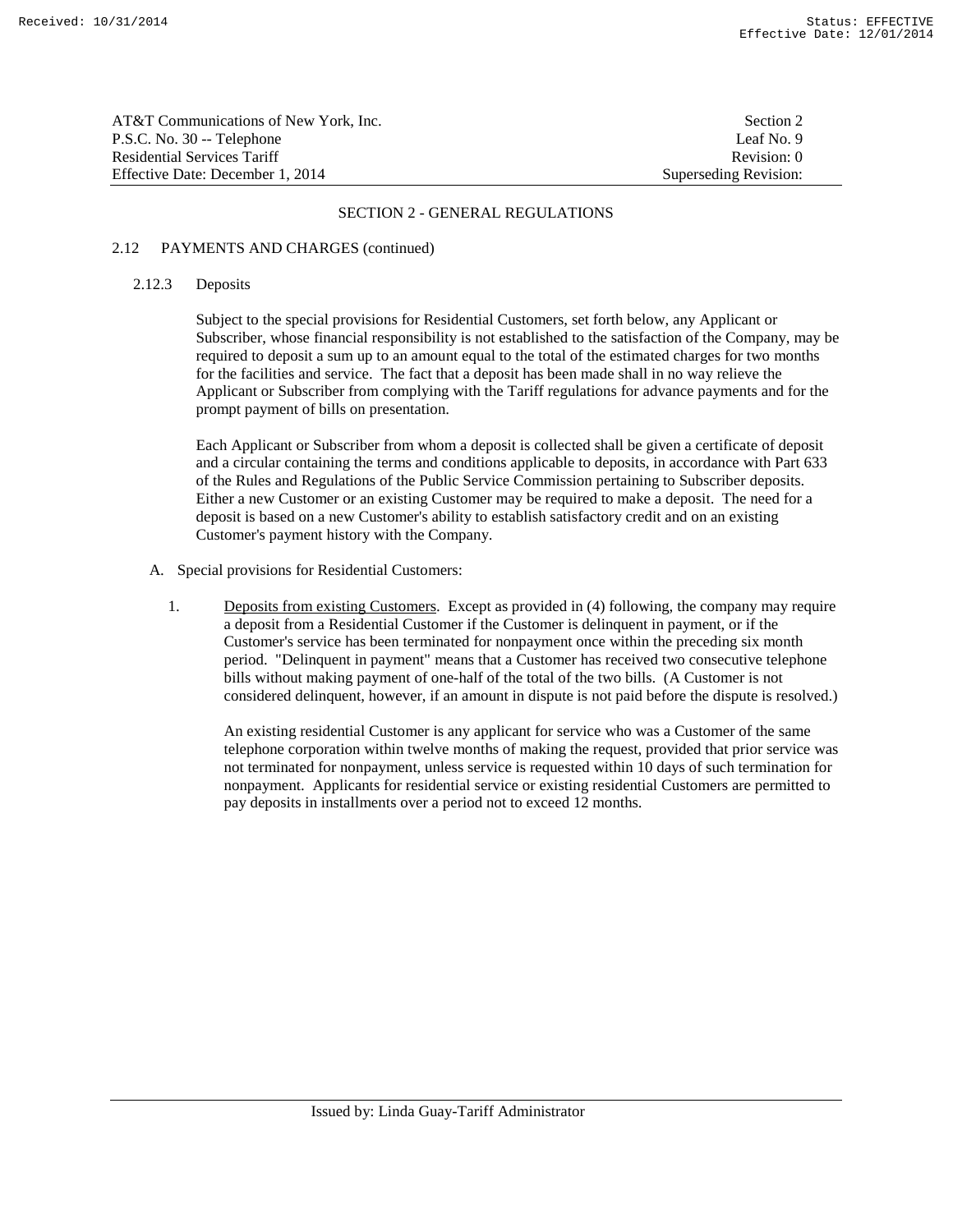| AT&T Communications of New York. Inc. | Section 2             |
|---------------------------------------|-----------------------|
| P.S.C. No. 30 -- Telephone            | Leaf No. 10           |
| Residential Services Tariff           | Revision: 0           |
| Effective Date: December 1, 2014      | Superseding Revision: |

## 2.12 PAYMENTS AND CHARGES (continued)

### 2.12.3 Deposits (continued)

- A. Special provisions for Residential Customers: (continued)
	- 2. Deposits from new Customers. New Customers are asked for information to establish credit. "Yes" answers to any three of the following credit screen questions entitle a person to service without a deposit.
		- a. Are you (or your spouse with whom you're living) employed? If so, state your (or your spouse's) employer's name, address, telephone number and your (or your spouse's) position.
		- b. Have you been employed for the past two years by no more than two employers? If you have been employed for less than two years, is this because you have recently graduated from school, recently been discharged from military service or recently been widowed, separated or divorced?
		- c. Do you own your own home, or if you rent, have you occupied the premises and your preceding Residence for a total of at least two years?
		- d. Have you maintained a bank account for more than one year?
		- e. Do you have credit cards, charge accounts, or have you been extended credit by a bank, commercial concern or individual? (A "Yes" response will be negated if subsequent investigation proves the Applicant is not credit-worthy.)
		- f. Do you have any sources of income other than employment, e.g., stocks, bonds, real estate, welfare, pension, alimony, etc.?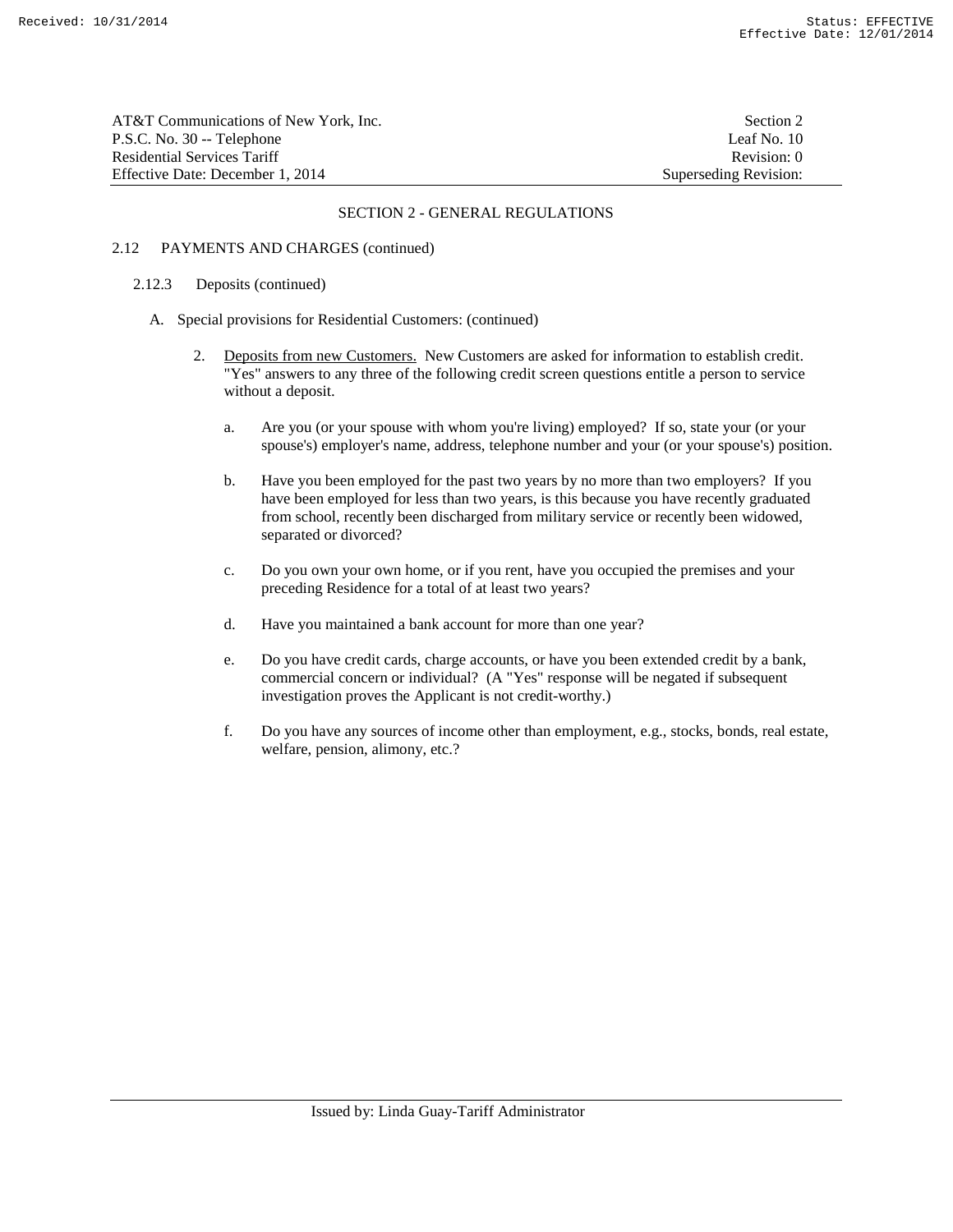| AT&T Communications of New York. Inc. | Section 2             |
|---------------------------------------|-----------------------|
| P.S.C. No. 30 -- Telephone            | Leaf No. 11           |
| Residential Services Tariff           | Revision: 0           |
| Effective Date: December 1, 2014      | Superseding Revision: |

# 2.12 PAYMENTS AND CHARGES (continued)

# 2.12.3 Deposits (continued)

- A. Special provisions for Residential Customers: (continued)
	- 3. Provision of information. Customers are required to provide information which permits the Company to verify their responses. If the Customer chooses not to provide credit information, or does not give three "Yes" answers to the questions, a deposit is required, except as provided in 4 following.
	- 4. Deposits from new or existing Customers 62 years of age or older. All new Customers or existing Customers who are 62 years of age or older shall be exempt from any deposit requirement unless such person's telephone service was terminated for nonpayment during the preceding six months.

 Proof of age will be required from any person claiming exemption from deposit requirements because of age. If the proof requested by the Company is not received within 30 days from the date service is connected, or 30 days from the date that verification of age is requested from an existing Customer, the Company may terminate service unless the Customer pays the required deposit.

 Any new Customer or existing Customer 62 years of age or older shall be permitted to pay a deposit in installments over a period not to exceed 12 months.

 5. Recent payment history. Customers who have a recent payment history with the Company are entitled to service without payment of a deposit unless their records indicate that they are delinquent in payment. A Customer who still owes money to the Company for residential service on a prior account in his or her name shall be offered a deferred payment plan not to exceed three months provided that the Customer had service for three months and was not terminated for nonpayment during that period.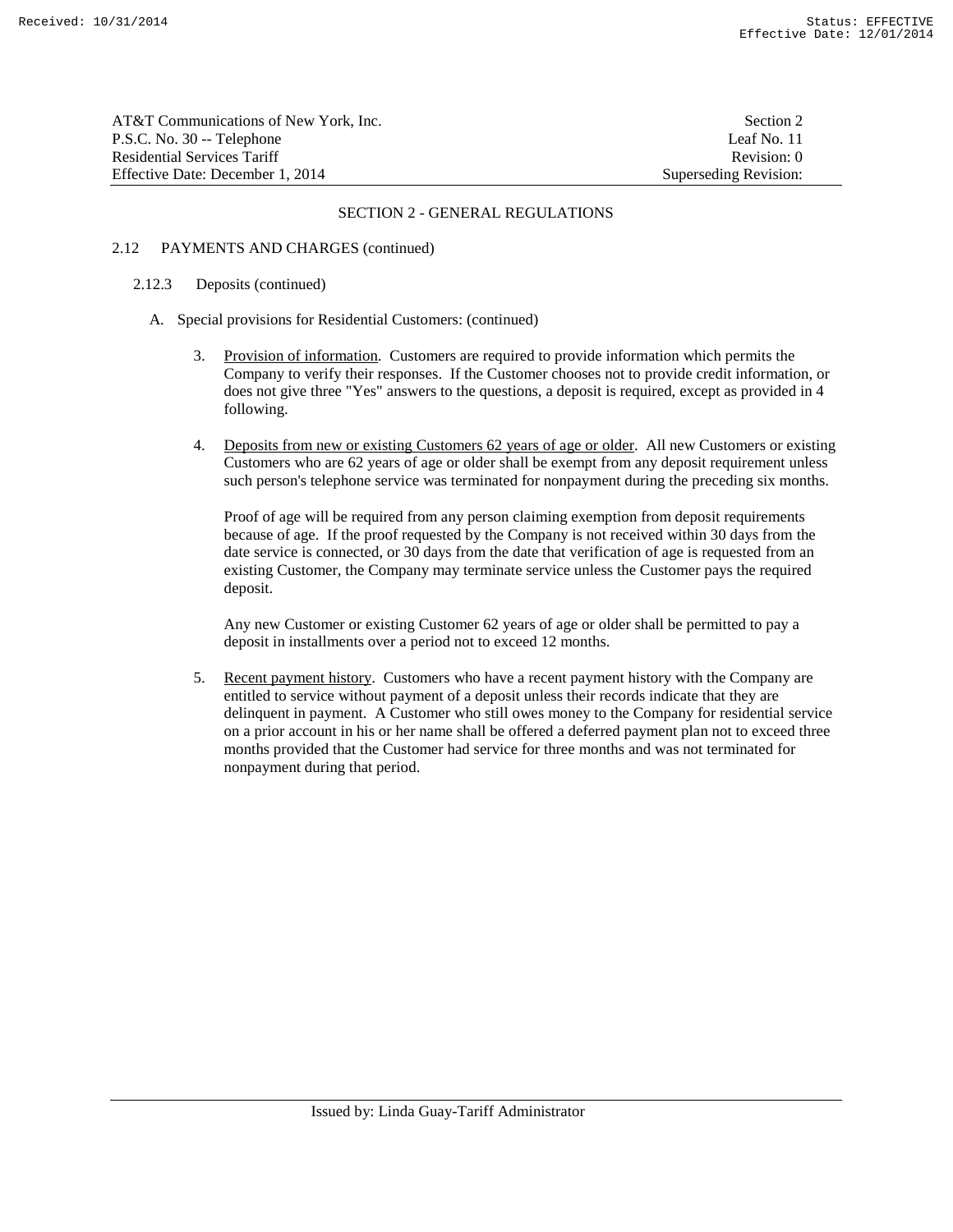AT&T Communications of New York, Inc. Section 2 P.S.C. No. 30 -- Telephone Leaf No. 12 Residential Services Tariff **Revision:** 0 Effective Date: December 1, 2014 Superseding Revision:

## SECTION 2 - GENERAL REGULATIONS

# 2.12 PAYMENTS AND CHARGES (continued)

## 2.12.3 Deposits (continued)

B. Interest on Deposits

 Simple interest at the rate specified by the Public Service Commission shall be credited or paid to the Customer while the Company holds the money. New deposits from Residential Customers are reviewed after the first 3 monthly bills have been rendered; if too much has been taken, the excess is returned. The entire deposit is returned to Residential Customers after 1 year, unless the Customer is delinquent in payment, in which case the Company continues to hold it. When the service is discontinued, the amount of any deposit is applied against the final bill, and any balance is returned to the Subscriber.

C. Inadequate deposit

 If the amount of a deposit is inadequate, the Customer shall be required to pay an additional deposit on request.

D. Return of deposit

 When a deposit on existing service is to be returned in whole or in part, the amount to be returned may first be applied to the current amount then payable for telephone service. Return of an amount over and above the current amount then payable for telephone service shall be made by check unless the Subscriber requests that the full amount be credited to his bill, or at the election of the depositor, the full refund shall be made to the depositor.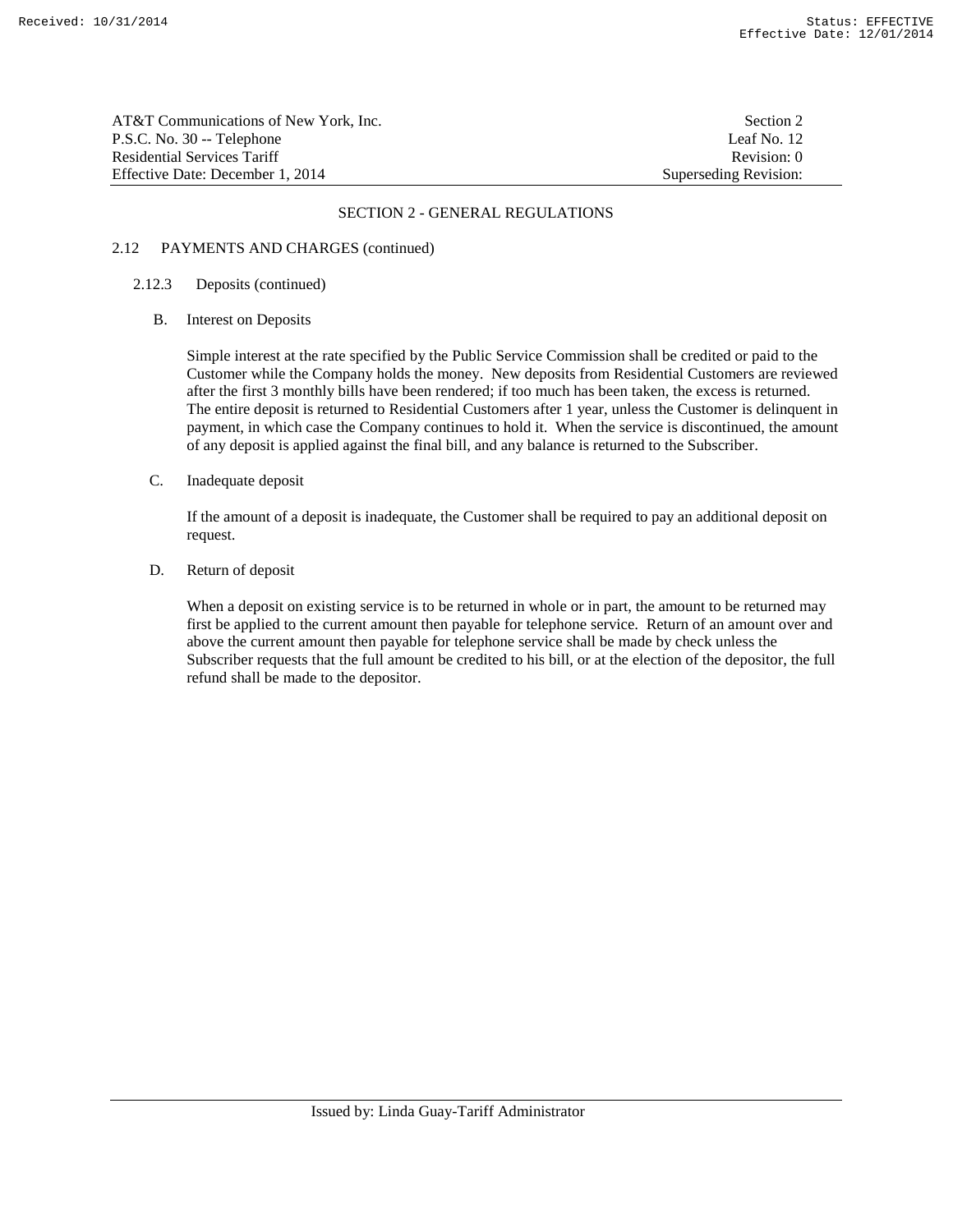| AT&T Communications of New York. Inc. | Section 2             |
|---------------------------------------|-----------------------|
| P.S.C. No. 30 -- Telephone            | Leaf No. 13           |
| Residential Services Tariff           | Revision: 0           |
| Effective Date: December 1, 2014      | Superseding Revision: |

## 2.12 PAYMENTS AND CHARGES (continued)

### 2.12.4 Interruption of Service

 When service is interrupted for a period of at least 24 hours, the Company, after due notice by the Customer, shall apply the following schedule of allowance:

- 1/30 of the tariff monthly price of all service and facilities furnished by the Company rendered inoperative to the extent of being useless for each of the first three (3) full 24-hour periods during which the interruption continues after notice by the Customer to the Company conditioned that the out-of-service extends beyond a minimum of 24 hours.
- 2/30 of each full 24-hour period beyond the first three 24-hour periods. However, in no instance shall the allowance for the out-of-service period exceed the total charges in a billing period for the service and facilities furnished by the Company rendered inoperative to the extent of being useless.
- When service is interrupted for a period of at least 24 hours due to such factors as storms, fires, floods or other conditions beyond the control of the Company, an allowance of 1/30 of the tariff monthly price for all services and facilities furnished by the Company rendered inoperative to the extent of being useless shall apply for each full 24 hours during which the interruption continues after notice by the Customer to the Company.

 Nothing contained herein and no tariff adopted hereto shall limit any responsibility or liability on the part of the Company to a Customer which would exist pursuant to law, but for this rule and said tariff.

 The foregoing allowances shall not be applicable where service is interrupted by the negligence or willful act of the Customer to service or where the Company pursuant to the terms of the contract for service suspends or terminates service for nonpayment of charges or for unlawful or improper use of the facilities or for any other reason provided for in the filed and effective tariff.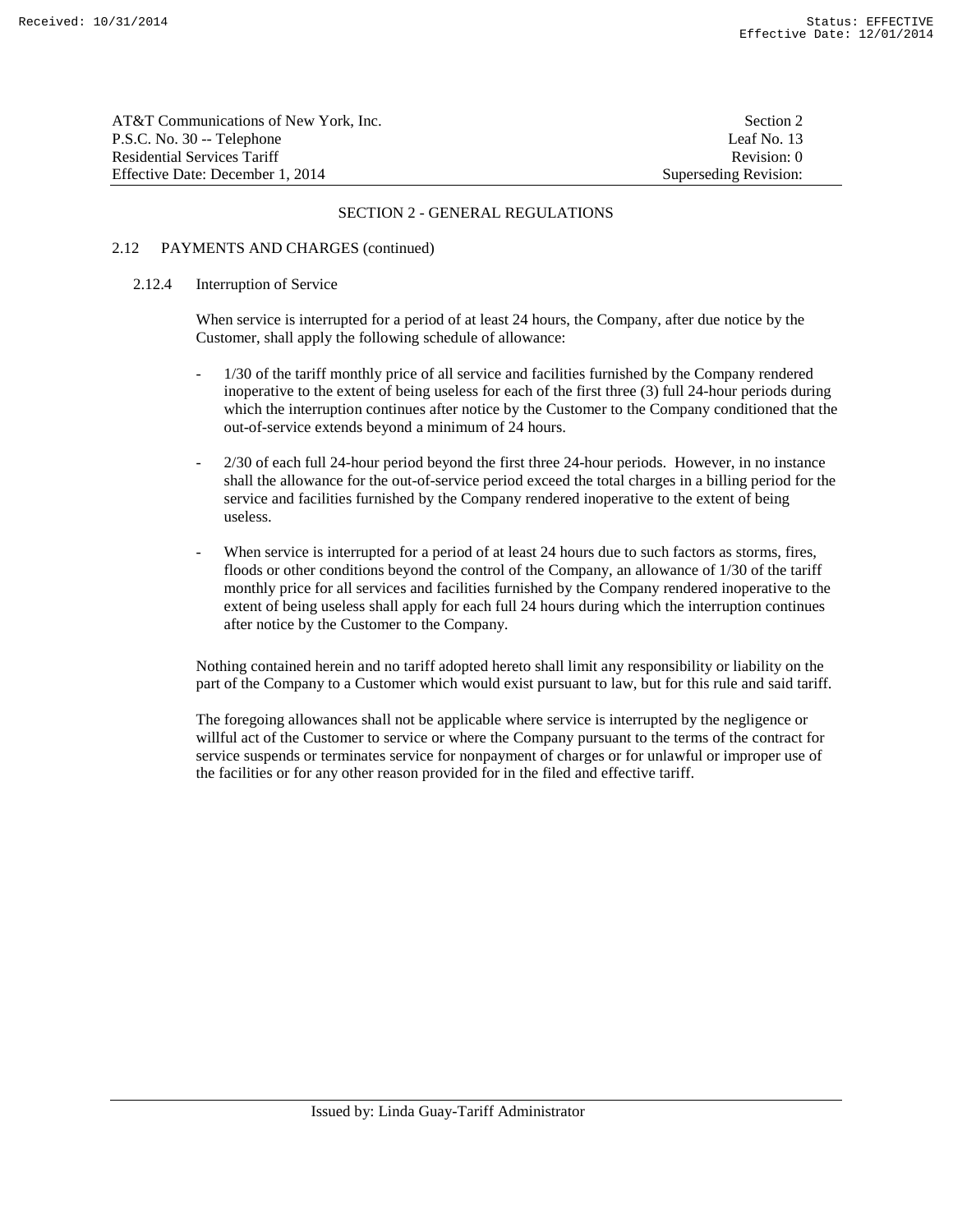| AT&T Communications of New York, Inc. | Section 2             |
|---------------------------------------|-----------------------|
| P.S.C. No. 30 -- Telephone            | Leaf No. 14           |
| Residential Services Tariff           | Revision: 0           |
| Effective Date: December 1. 2014      | Superseding Revision: |

# 2.12 PAYMENTS AND CHARGES (continued)

## 2.12.5 Charges for Fractional Months

 When service is established or a switched service is disconnected, or for any reason, a Customer's billing date is changed, the charge for service for each fractional part of a current billing month is determined as follows:

- The charge for service is a pro rata share of the monthly charge.
- For purposes of administering this regulation, every month is considered to have thirty (30) days.
- The foregoing provisions do not affect the regulations governing the minimum term of contract.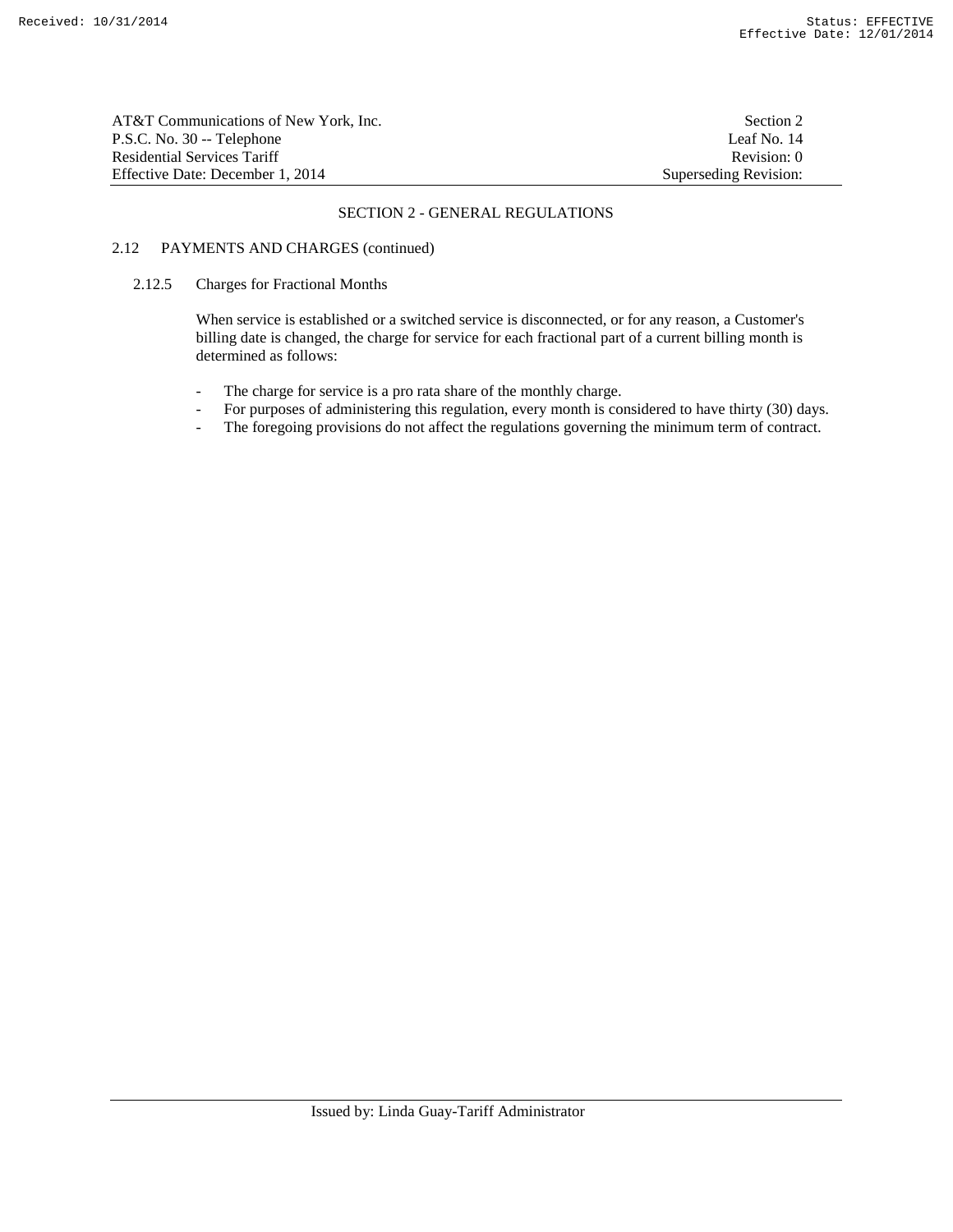| AT&T Communications of New York, Inc. | Section 2             |
|---------------------------------------|-----------------------|
| P.S.C. No. 30 -- Telephone            | Leaf No. 15           |
| Residential Services Tariff           | Revision: 0           |
| Effective Date: December 1, 2014      | Superseding Revision: |

# 2.13 MISCELLANEOUS CHARGES, FEES AND TAXES

### 2.13.1 Special Taxes, Fees and Charges

 Any assessments, franchise fees, privilege, license, occupation, excise, the Universal Service Fund, or other similar taxes or fees, whether in a lump sum or at a flat rate, or based on receipts, or based on poles, wire or other utility property units, imposed upon the Company by any governmental authority shall be added pro rata, insofar as practical, to the rates and charges stated in the Company's standard schedules, in amounts which in the aggregate for the Company's customers of any political entity shall be equal to the amount of any such tax upon the Company. The Company shall, so long as any such tax or fee is in effect, add to the bills of the customers in such political entity pro rata on the basis of the revenue derived by the Company from each such customer, an amount sufficient to recover any such tax or fee and may list this amount separately on the bill.

## 2.13.2 Return Check Charge

 An administrative charge is applied to the Customer's bill for each occasion that a check, bank draft or electronic funds transfer is returned for the reason of insufficient funds or no account. When a local exchange company provides the billing function on behalf of the Company, the local exchange company's return check charge applies.

|                                 |            | Rates   |  |
|---------------------------------|------------|---------|--|
|                                 | $Minimum*$ | Maximum |  |
| Check Return Charge (Residence) |            | \$20.00 |  |

 In the case of an error by the institution on which the check or draft is written, the charge will be waived by the Company.

See the Price List Section of this Tariff for current charge.

# 2.13.3 Late Payment Charge \*

 A Late Payment Charge will apply per month unless an applicable law or regulation specifies a lower rate to be charged, and that lower rate shall then apply to all amounts previously billed on a customer's bill, including arrears and late payment charges, which remain unpaid at the time the next bill is prepared, provided billing capability exists. When a local exchange company provides the billing function on behalf of the Company, the local exchange company's late payment charge applies.

See the Price List Section of this Tariff for current charge.

State Law requires that this figure does not exceed \$10.00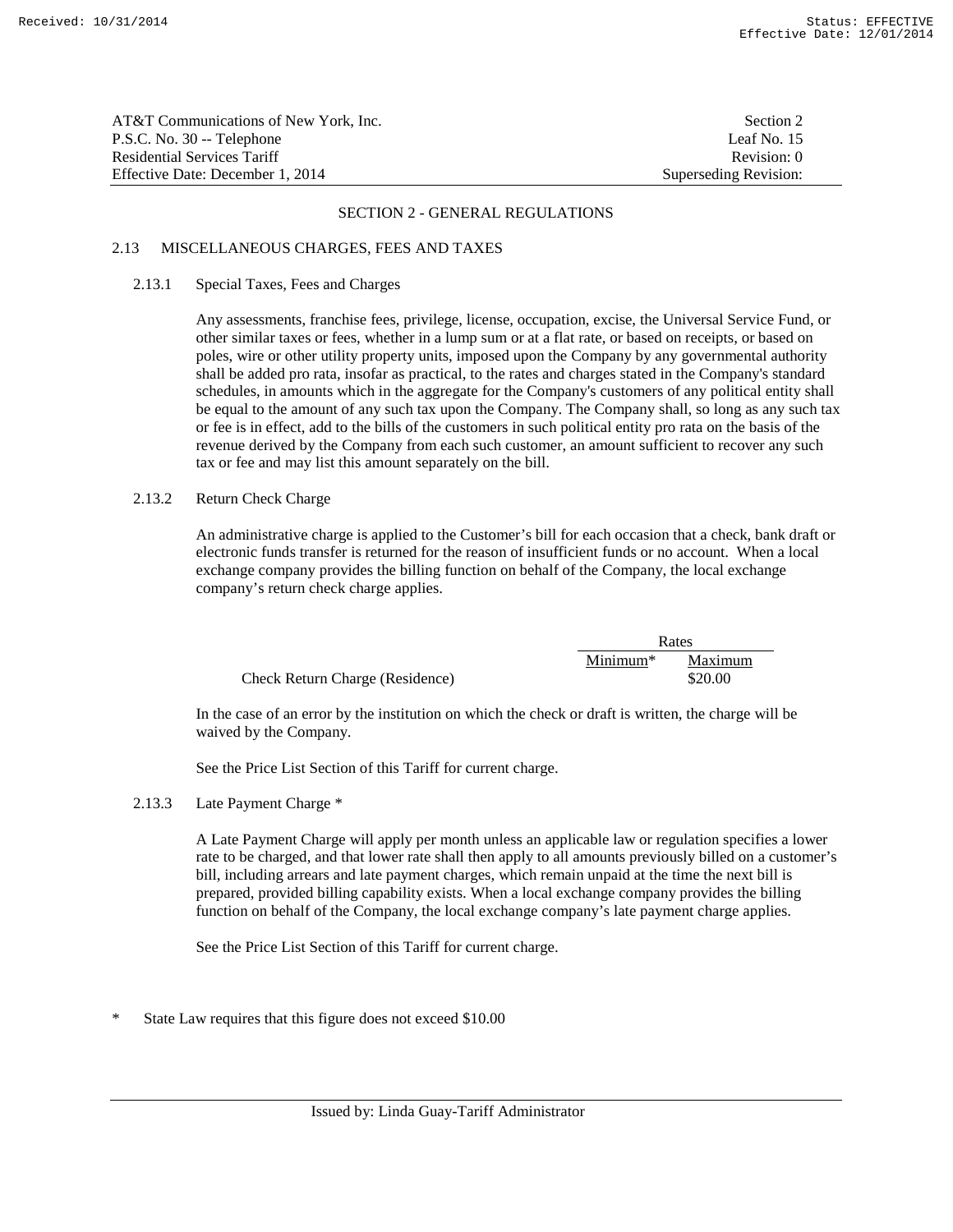| AT&T Communications of New York, Inc. | Section 2             |
|---------------------------------------|-----------------------|
| P.S.C. No. 30 -- Telephone            | Leaf No. 16           |
| Residential Services Tariff           | Revision: 0           |
| Effective Date: December 1, 2014      | Superseding Revision: |

# 2.13 MISCELLANEOUS CHARGES, FEES AND TAXES

## 2.13.4 Convenience Fee for Payment Made with a Company Representative

 A fee will apply for each instance of payment of outstanding charges when authorized by the subscriber by telephone (whether such telephone call was originated by the subscriber or by the Company) and when the method of payment would allow the payment to be immediately credited to the subscriber's account, such as payment via a credit card, an electronic check (eCheck), or any other discretionary type payment that may be accepted by the Company through such telephone contacts. This fee will not apply for payments taken directly by subscribers to authorized Company payment locations, payments mailed in, automatic funds transfers, payments through the Company Internet website and other conventional methods of payments. The subscriber would be informed of any applicable charges prior to processing the subscriber's request.

|                       | Rates      |         |
|-----------------------|------------|---------|
|                       | $Minimum*$ | Maximum |
| Per Telephone Request |            | \$10.00 |

See the Price List Section of this Tariff for current charge.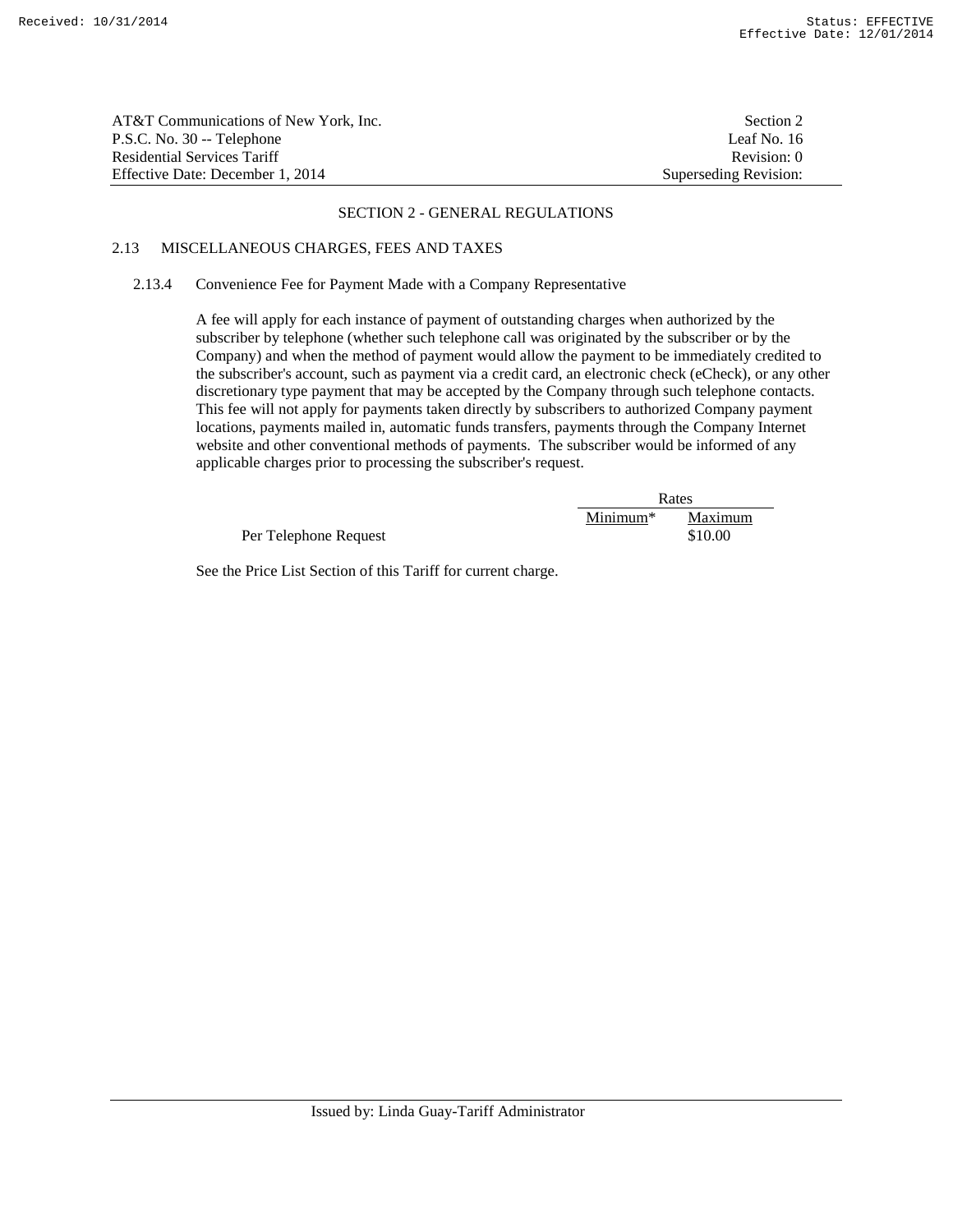| AT&T Communications of New York, Inc. | Section 2             |
|---------------------------------------|-----------------------|
| P.S.C. No. 30 -- Telephone            | Leaf No. 17           |
| Residential Services Tariff           | Revision: 0           |
| Effective Date: December 1, 2014      | Superseding Revision: |

# 2.13 MISCELLANEOUS CHARGES, FEES AND TAXES

### 2.13.5 New York Gross Receipts Surcharge\*

 A New York Gross Receipts Surcharge to recover the additional expense related to the State Gross Income and Earnings Taxes applies to usage rates and charges for all intrastate Casual Calling/Initial subscription Services calls. AT&T may elect to include surcharges on the Customer's bill.

- 2.13.6 Metropolitan Commuter Transportation District Tax Surcharge\*
	- A. As described in B. following, a surcharge to recover the additional expense related to the Temporary Metropolitan Transportation Business Tax Surcharge (MTA Tax) applies to usage rates and charges for all intrastate Casual Calling/Initial Subscription Services calls. AT&T may elect to include surcharges on the Customer's bill.
	- B. The surcharge, as specified in the Price List, is applicable to services furnished from the following counties:

| New York City Counties |                             |                           |
|------------------------|-----------------------------|---------------------------|
| <b>Bronx County</b>    | <b>Staten Island County</b> | Putnam County             |
| <b>Kings County</b>    | <b>Dutchess County</b>      | <b>Rockland County</b>    |
| New York County        | Nassau County               | <b>Suffolk County</b>     |
| <b>Oueens County</b>   | <b>Orange County</b>        | <b>Westchester County</b> |

\* The applicable Gross Revenue Surcharge and MTA tax rates are shown in Statement Type: GRT schedule, which is attached to this tariff. Any changes to these rates will be filed on 15 days' notice to the Commission, or as directed by the Commission. Customers will be notified of any changes by bill message, bill insert or separate mailing no later than the first billing period following the date of the change. Whenever the state levies a new tax on the Company's gross revenues, repeals such a tax, or changes the rate of such a tax, the Commission may approve new surcharge factors, and the Company will file revised surcharges as directed by the Commission. These surcharges are not applicable to services provided for resale to telecommunications companies possessing Certificate of Public Convenience and Necessity from the New York State Public Service Commission, or designated as eligible for a sale-for-resale exclusion form the New York State Department of Taxation and Finance.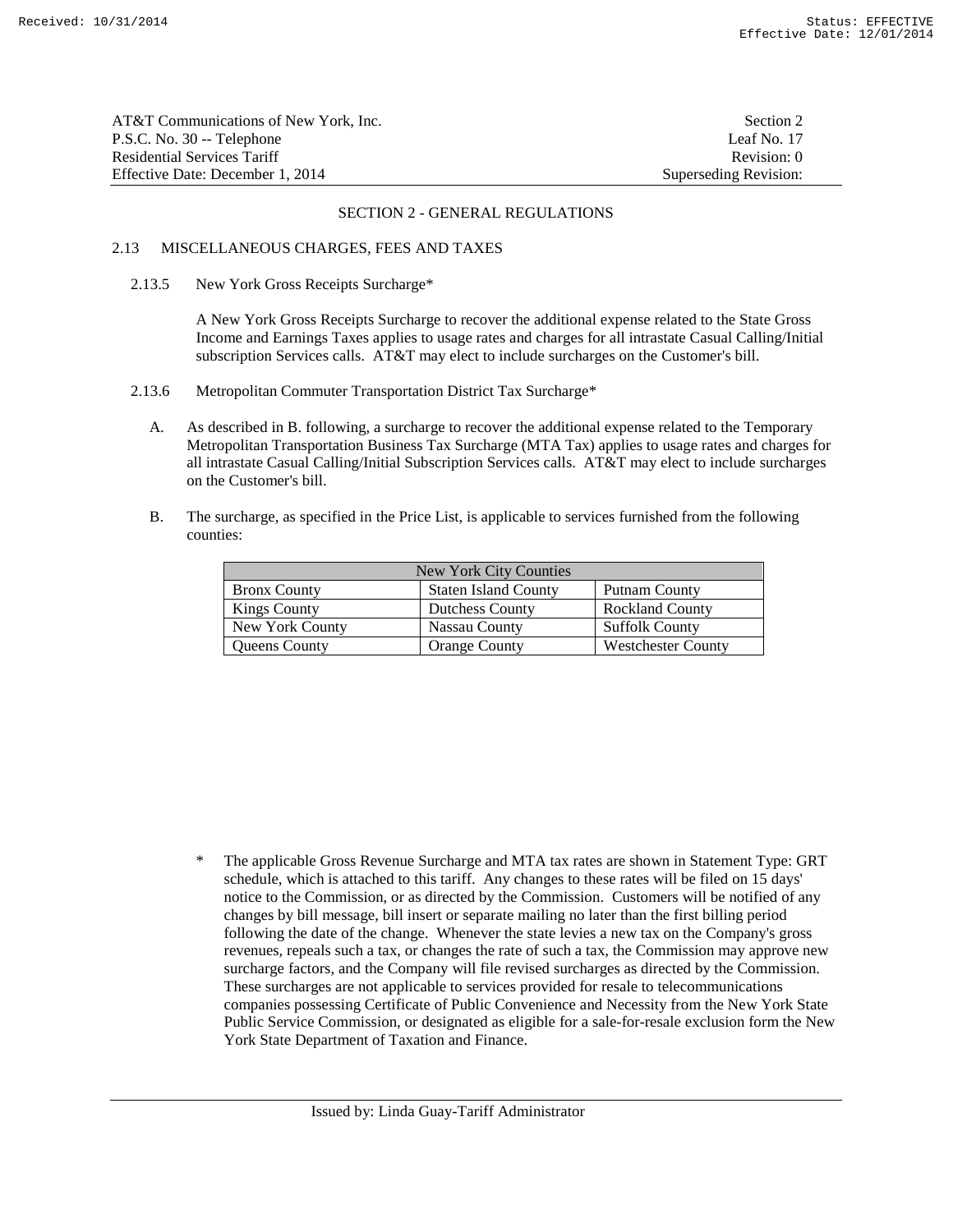| AT&T Communications of New York, Inc. | Section 2             |
|---------------------------------------|-----------------------|
| P.S.C. No. 30 -- Telephone            | Leaf No. 18           |
| Residential Services Tariff           | Revision: 0           |
| Effective Date: December 1, 2014      | Superseding Revision: |

# 2.13 MISCELLANEOUS CHARGES, FEES AND TAXES

# 2.13.7 New York State Universal Service Fund Surcharge

 The New York Public Service Commission (NYPSC) issued its Order in Case 09-M0527 allowing the New York State Universal Service Fund assessments to be flowed through to the end user. The New York State Universal Service Fund Surcharge is applied to the customer's total monthly net long distance charges for telecommunications services, in addition to other monthly rates and charges set forth in this tariff. If the Company has collected its annually assessed amount prior to the end of the calendar year, as determined by the Fund Administrator, it will suspend collection of these surcharges for the remainder of that year, subject to any subsequent adjustment necessitated by the NYPSC Order.

For surcharge, refer to Statement Type: GRT schedule, which is attached to this tariff.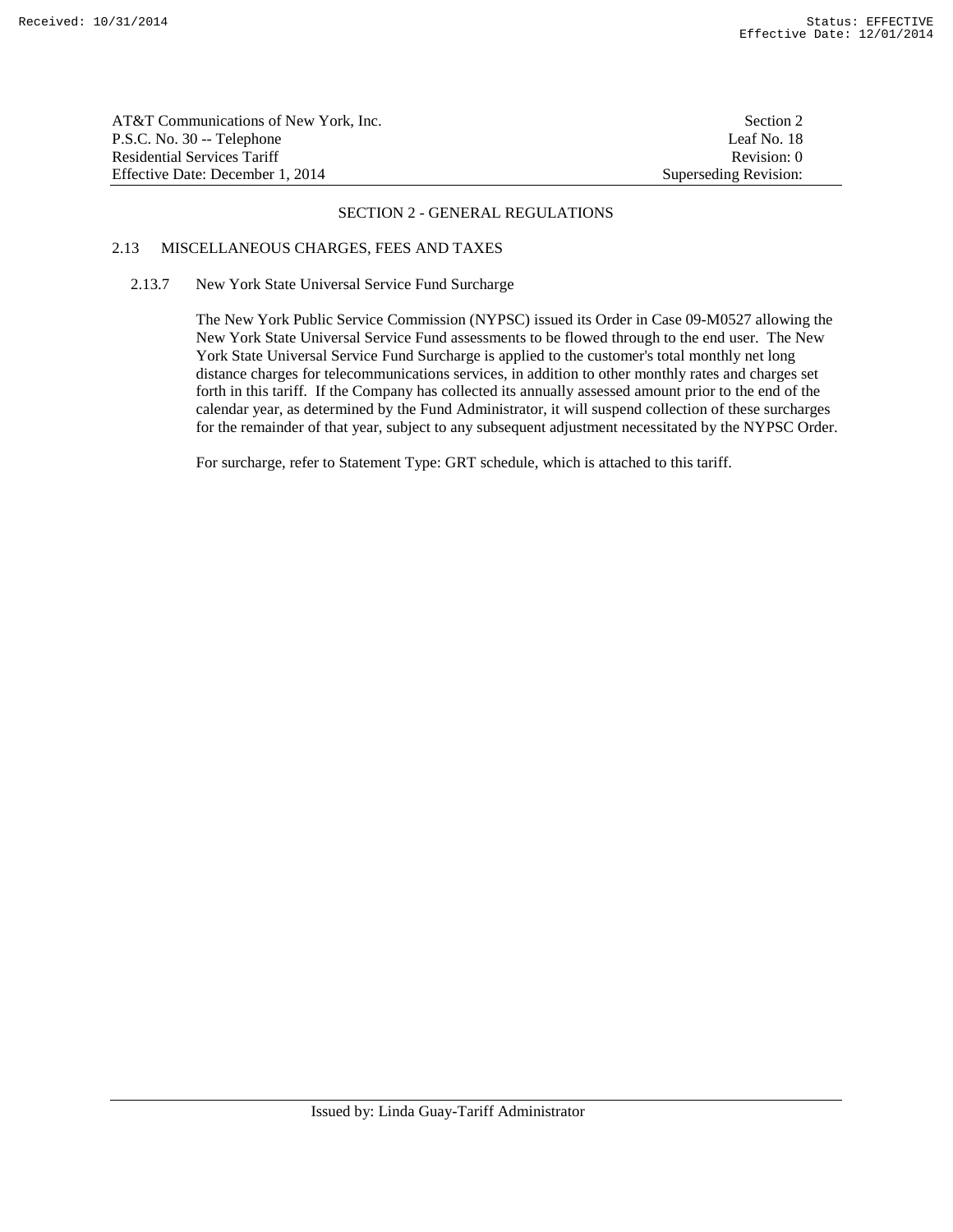| AT&T Communications of New York, Inc. | Section 2             |
|---------------------------------------|-----------------------|
| P.S.C. No. 30 -- Telephone            | Leaf No. 19           |
| <b>Residential Services Tariff</b>    | Revision: 0           |
| Effective Date: December 1, 2014      | Superseding Revision: |

Superseding Revision:

## SECTION 2 - GENERAL REGULATIONS

# 2.14 DEFINITIONS

Call

A communication between a calling station and one or more called stations.

### Called Station

The station (e.g. telephone number) called, or the terminating point of a call.

### Calling Station

The station (e.g. telephone number) from which a call is originated.

## **Company**

AT&T Communications of New York, Inc.

#### **Customer**

The person or legal entity which orders service directly or through an agent.

# Central Office

 A switching unit of the exchange carrier providing telecommunications service to the subscribers connected thereto.

## Channel

 A path or paths for electrical communications suitable for the purpose furnished and derived in such a manner as the Company may elect.

## Dial Station

 A classification whereby a residential Customer originates the call from their home, it is billed to the Customer's main billed account, and is made without the assistance of a Company operator or an automated call processing system.